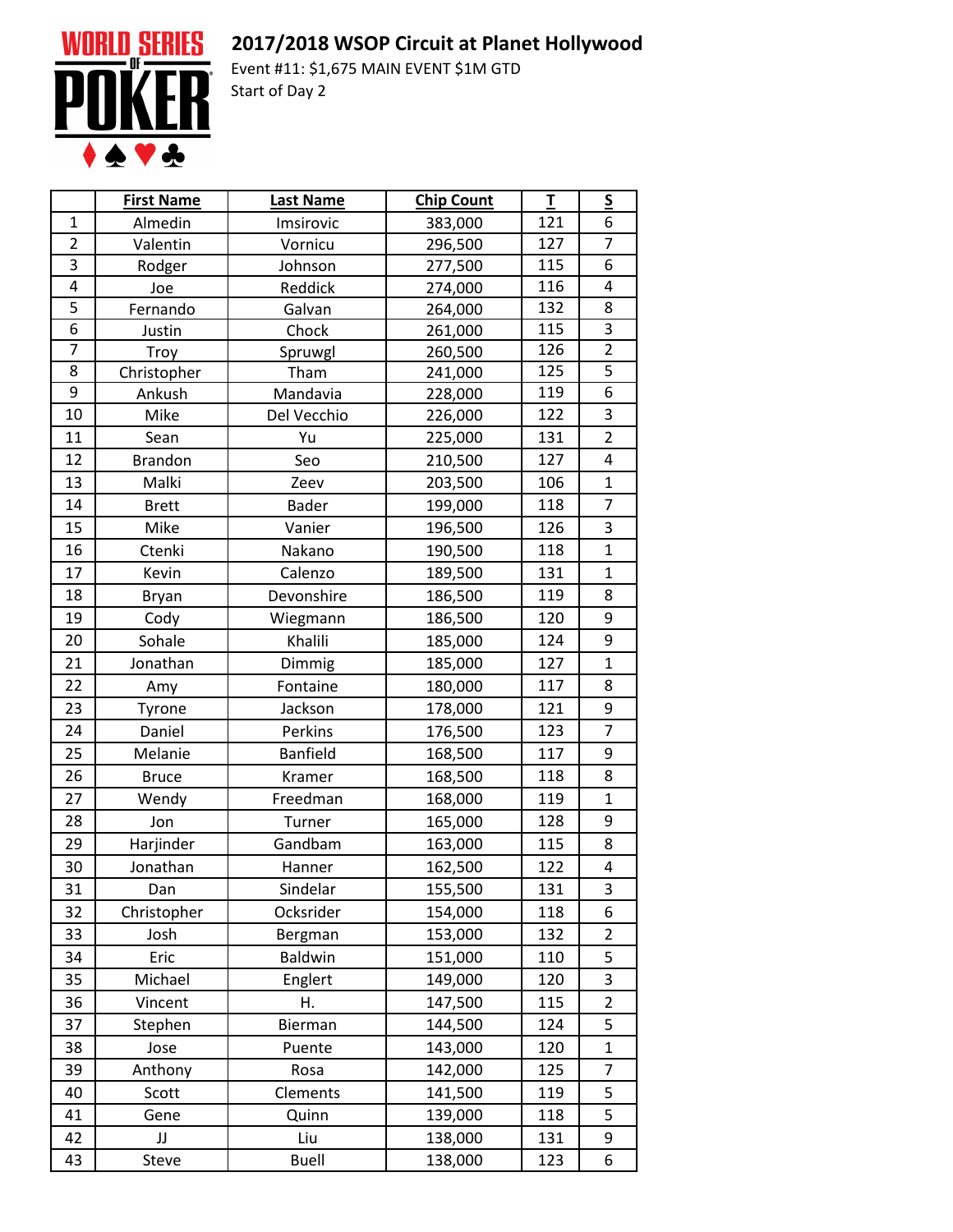| 44 | Himmaphoum   | Bounthina    | 136,500 | 124 | 8              |
|----|--------------|--------------|---------|-----|----------------|
| 45 | Rulah        | Divine       | 136,500 | 132 | 3              |
| 46 | Venerando    | Villaizino   | 135,500 | 120 | 6              |
| 47 | Mark         | Mazza        | 128,500 | 123 | $\overline{2}$ |
| 48 | Corey        | Hochman      | 128,000 | 112 | $\overline{2}$ |
| 49 | Daniel       | Fruonkih     | 128,000 | 112 | 1              |
| 50 | James        | Hoeppner     | 126,500 | 132 | 4              |
| 51 | Mark         | Fisher       | 124,000 | 125 | 6              |
| 52 | Roberto      | Valdez       | 121,000 | 128 | $\overline{2}$ |
| 53 | Ryan         | Olisar       | 117,000 | 127 | 9              |
| 54 | Gary         | Friedlander  | 117,000 | 121 | 3              |
| 55 | Giuseppe     | Pontaleo     | 115,500 | 117 | 6              |
| 56 | Lawrence     | Engerman     | 114,500 | 126 | $\mathbf{1}$   |
| 57 | Marcin       | Milde        | 113,500 | 117 | 4              |
| 58 | Rich         | DiNunzio     | 113,500 | 128 | 6              |
| 59 | К.           | Wilson       | 111,500 | 112 | $\overline{7}$ |
| 60 | Drazen       | Ilich        | 110,500 | 121 | $\overline{7}$ |
| 61 | Todd         | Rodgers      | 110,000 | 124 | $\overline{2}$ |
| 62 | Jeremy       | Ausmus       | 110,000 | 116 | $\overline{7}$ |
| 63 | Kevin        | Gerhart      | 107,500 | 117 | 3              |
| 64 | James        | Carroll      | 106,000 | 112 | 8              |
| 65 | Michael      | Howard       | 103,500 | 106 | 6              |
| 66 | Parminder    | Kumar        | 103,000 | 120 | 5              |
| 67 | Eric         | Coffman      | 102,500 | 110 | 3              |
| 68 | Jordan       | Cristos      | 101,500 | 116 | 5              |
| 69 | Sal          | DiCarlo      | 101,500 | 106 | 9              |
| 70 | Michael      | Taylor       | 99,000  | 122 | 8              |
| 71 | Ting         | Zhou         | 98,500  | 125 | 9              |
| 72 | Vladimir     | Perovic      | 98,000  | 117 | 5              |
| 73 | Jay          | Glass        | 97,000  | 122 | 6              |
| 74 | Mark         | Ioli         | 97,000  | 110 | 6              |
| 75 | <b>Brian</b> | Valentine    | 96,000  | 120 | 8              |
| 76 | Daniel       | Needleman    | 96,000  | 117 | $\overline{2}$ |
| 77 | Grant        | Foster       | 95,000  | 132 | 9              |
| 78 | Christopher  | Carey        | 94,500  | 128 | 5              |
| 79 | Greg         | Koutelidakis | 94,000  | 124 | 4              |
| 80 | James        | Mordue       | 92,000  | 123 | 3              |
| 81 | Michael      | Sortino      | 92,000  | 125 | 4              |
| 82 | Jon          | Lactaoen     | 90,000  | 127 | $\overline{2}$ |
| 83 | Neil         | Patel        | 89,000  | 119 | 4              |
| 84 | <b>Vikas</b> | Sundhi       | 88,000  | 122 | 5              |
| 85 | Sorel        | Mizzi        | 87,500  | 126 | 6              |
| 86 | Gyorgy       | Laszlo       | 85,500  | 125 | 8              |
| 87 | Isaac        | Hagerling    | 85,500  | 126 | 5              |
| 88 | Daniel       | DiPasquale   | 85,500  | 122 | $\mathbf{1}$   |
| 89 | Susan        | Tan          | 85,000  | 119 | 3              |
| 90 | Ben          | Ector        | 85,000  | 116 | 9              |
| 91 | Michael      | Scoma        | 84,000  | 112 | 5              |
| 92 | <b>Brian</b> | Hansen       | 82,000  | 123 | 9              |
| 93 | Mark         | Darner       | 81,500  | 123 | 5              |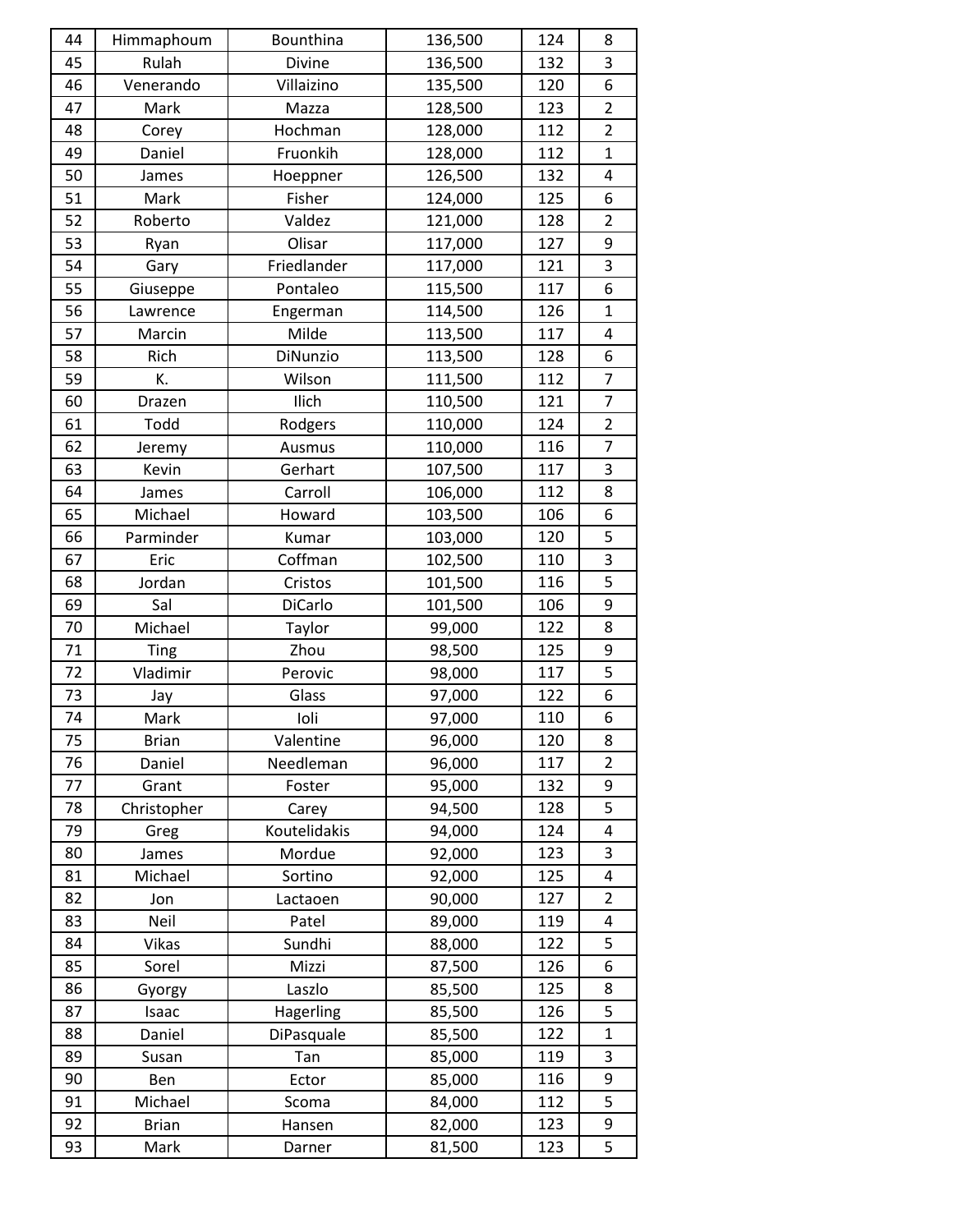| 94         | Neil        | Scott             | 79,000           | 125 | 3                   |
|------------|-------------|-------------------|------------------|-----|---------------------|
| 95         | Stan        | Jablonski         | 78,500           | 132 | $\mathbf{1}$        |
| 96         | Ronald      | Held              | 78,000           | 115 | 5                   |
| 97         | Marshall    | White             | 77,500           | 127 | 5                   |
| 98         | Philipp     | Schaefer          | 77,000           | 117 | $\overline{7}$      |
| 99         | Robert      | <b>Barca</b>      | 77,000           | 128 | 3                   |
| 100        | Ryan        | Rogers            | 76,500           | 116 | 8                   |
| 101        | Krzysztof   | Stybaniewicz      | 75,500           | 122 | 9                   |
| 102        | Jody        | Fayant            | 75,500           | 106 | $\overline{7}$      |
| 103        | Lily        | Kiletto           | 74,500           | 116 | $\overline{2}$      |
| 104        | Khamar      | Xaytharone        | 72,000           | 115 | $\mathbf{1}$        |
| 105        | Barry       | Shulman           | 70,000           | 131 | $\overline{7}$      |
| 106        | Homan       | Mohammadi         | 69,000           | 121 | 4                   |
| 107        | Ilkin       | Amirov            | 68,000           | 106 | $\overline{2}$      |
| 108        | Chris       | Grigorian         | 67,500           | 128 | $\mathbf{1}$        |
| 109        | Kenneth     | Felten            | 66,500           | 131 | 4                   |
| 110        | Maher       | Achour            | 66,000           | 115 | $\overline{7}$      |
| 111        | Michael     | Wynn              | 64,500           | 106 | 8                   |
| 112        | Abbas       | Heidari           | 64,500           | 131 | 6                   |
| 113        | Danny       | Elmore            | 64,000           | 126 | 9                   |
| 114        | <b>Bob</b>  | Shao              | 63,000           | 124 | $\overline{7}$      |
| 115        | Christopher | Hayadt            | 63,000           | 124 | 3                   |
| 116        | Lucid       | Ragolia           | 62,200           | 126 | 8                   |
| 117        | Veronica    | Dunn              | 62,000           | 122 | $\overline{2}$      |
| 118        | Todd        | Mercer            | 61,000           | 112 | 6                   |
|            |             |                   |                  |     |                     |
| 119        | Garrett     | Utt               | 61,000           | 124 | 6                   |
| 120        | Vlad        | Revniaga          | 60,500           | 124 | $\mathbf{1}$        |
| 121        | Jack        | Gregsby III       | 58,000           | 115 | 4                   |
| 122        | Jim         | Willerson         | 58,000           | 126 | 4                   |
| 123        | Tom         | Tolbert           | 55,500           | 118 | 3                   |
| 124        | Frank       | Schipono          | 55,500           | 132 | 6                   |
| 125        | Cliff       | Goldkind          | 53,500           | 106 | 3                   |
| 126        | Michael     | Youngman          | 53,000           | 128 | $\overline{7}$      |
| 127        | Woody       | Moore             | 51,000           | 131 | 5                   |
| 128        | Matthew     | Kelly             | 51,000           | 128 | 4                   |
| 129        | Bobby       | Sanoubane         | 50,500           | 112 | 4                   |
| 130        | Phillip     | Salewski          | 50,000           | 126 | 7                   |
| 131        | Jack        | Grigsby           | 49,000           | 112 | 3                   |
| 132        | Kevin       | Eyster            | 49,000           | 106 | 5                   |
| 133        | Quang       | Ngo               | 48,000           | 110 | $\mathbf{1}$        |
| 134        | Ryan        | Franklin          | 46,600           | 121 | 8                   |
| 135        | Nikolai     | Sears             | 45,000           | 131 | 8                   |
| 136        | Schuyler    | Thornton          | 44,500           | 123 | 8                   |
| 137        | Richard     | Fitzgerald        | 44,000           | 119 | $\overline{2}$      |
| 138        | Frank       | Stepuchin         | 43,500           | 121 | $\overline{2}$      |
| 139        | Apolinar    | Borja             | 43,000           | 110 | 9                   |
| 140        | Ryan        | Martin            | 41,000           | 127 | 6                   |
| 141        | Thomas      | Johnson           | 41,000           | 118 | $\overline{2}$      |
| 142<br>143 | Daniel      | ${\sf P}$<br>Chen | 40,500<br>40,000 | 121 | 5<br>$\overline{2}$ |